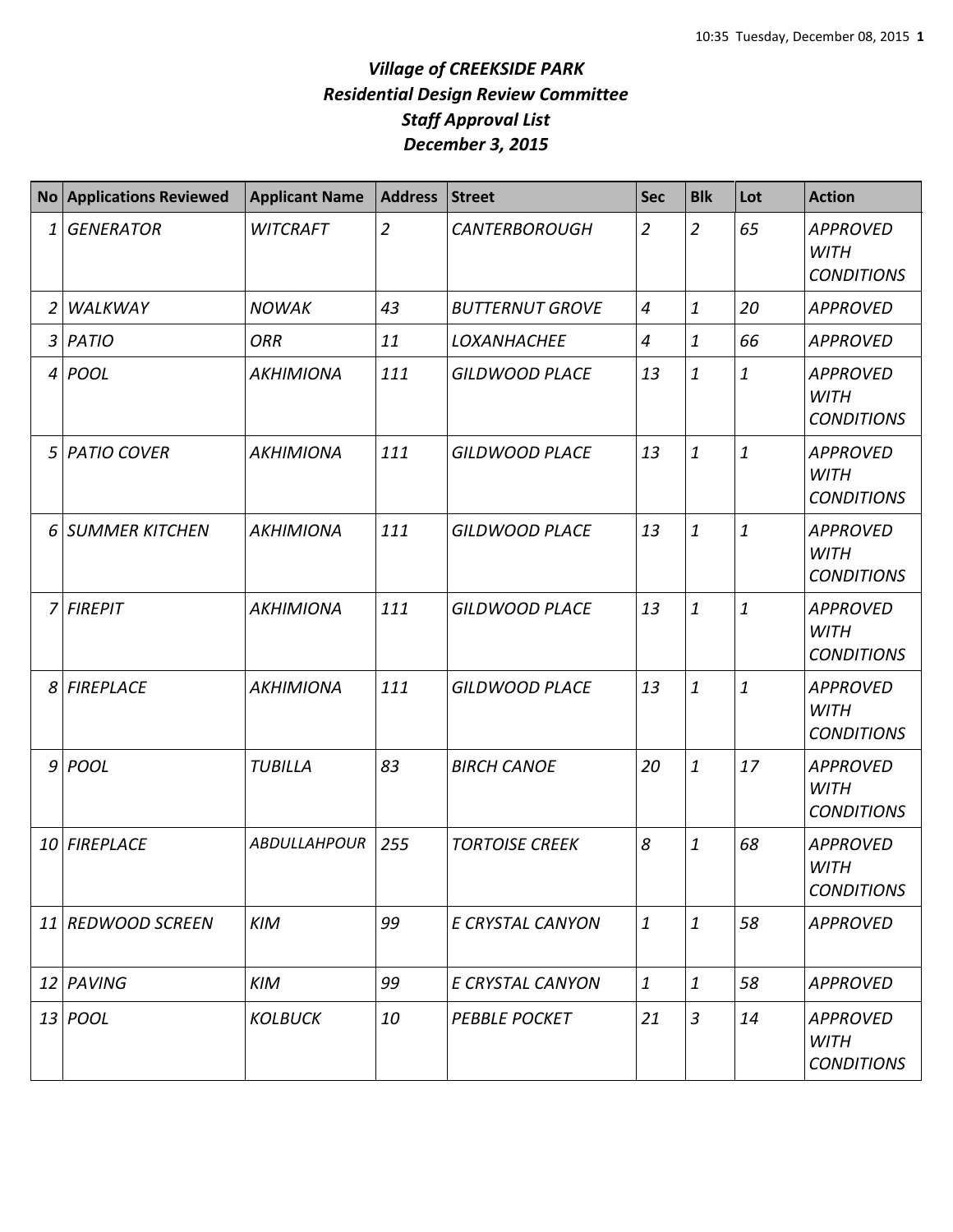## *Village of CREEKSIDE PARK Residential Design Review Committee Staff Approval List December 3, 2015*

| <b>No</b> | <b>Applications Reviewed</b>           | <b>Applicant Name</b> | <b>Address</b> | <b>Street</b>              | <b>Sec</b> | <b>Blk</b>     | Lot            | <b>Action</b>                                       |
|-----------|----------------------------------------|-----------------------|----------------|----------------------------|------------|----------------|----------------|-----------------------------------------------------|
|           | 14 SCULPTURE                           | <b>RUEDA</b>          | 39             | <b>IRONTON</b>             | 15         | $\overline{2}$ | 9              | <b>APPROVED</b><br><b>WITH</b><br><b>CONDITIONS</b> |
| 15        | <b>SCREEN ROOM</b>                     | <b>SWEENEY</b>        | 15             | <b>WANING MOON</b>         | 70         | 30             | $\mathbf{1}$   | <b>APPROVED</b>                                     |
|           | 16 PERGOLA                             | <b>KING</b>           | 39             | <b>LAKE REVERIE</b>        | 72         | 17             | 02             | <b>APPROVED</b><br><b>WITH</b><br><b>CONDITIONS</b> |
|           | $17$ SPA                               | <b>COLEMAN</b>        | 115            | <b>SOUTH BEECH SPRINGS</b> | 10         | $\overline{3}$ | 10             | <b>APPROVED</b><br><b>WITH</b><br><b>CONDITIONS</b> |
| 18        | <b>FIRE PIT</b>                        | <b>COLEMAN</b>        | 115            | <b>SOUTH BEECH SPRINGS</b> | 10         | $\overline{3}$ | 10             | <b>APPROVED</b><br><b>WITH</b><br><b>CONDITIONS</b> |
| 19        | <b>PLAY STRUCTURE</b>                  | <b>REYNA</b>          | 19             | <b>CABIN GATE</b>          | 20         | $\mathbf{1}$   | 11             | <b>APPROVED</b>                                     |
| 20 I      | <b>SUMMER KITCHEN</b>                  | BAYHAM                | 10             | <b>BEACONS LIGHT</b>       | 19         | $\mathbf{1}$   | 31             | <b>APPROVED</b><br><b>WITH</b><br><b>CONDITIONS</b> |
| 21        | <b>PLAY STRUCTURE</b>                  | <b>CHERRY</b>         | 14             | S WHISTLING SWAN           | 21         | 1              | 22             | <b>APPROVED</b>                                     |
| 22        | PATIO                                  | <b>CLEAVER</b>        | 71             | <b>LAKE REVERIE</b>        | 17         | $\mathbf{1}$   | 27             | <b>APPROVED</b>                                     |
| 23        | <b>AIR CONDITIONING</b><br><b>UNIT</b> | <b>HUBBARD</b>        | 34             | <b>MOHAWK PATH</b>         | 6          | $\overline{2}$ | $\mathbf{1}$   | <b>APPROVED</b><br><b>WITH</b><br><b>CONDITIONS</b> |
| 24        | <b>GENERATOR</b>                       | <b>HUBBARD</b>        | 34             | <b>MOHAWK PATH</b>         | 6          | $\overline{2}$ | $\overline{2}$ | <b>APPROVED</b><br><b>WITH</b><br><b>CONDITIONS</b> |
| 25        | WALKWAY                                | <b>RUEDA</b>          | 39             | <b>IRONTON</b>             | 15         | $\overline{2}$ | 9              | <b>APPROVED</b>                                     |
|           | 26 PATIO COVER                         | <b>PORTER</b>         | 6              | PALOMA BEND                | 25         | 1              | 28             | <b>APPROVED</b><br><b>WITH</b><br><b>CONDITIONS</b> |
|           | $27$ POOL                              | <b>MARTIN</b>         | 53             | <b>W CANYON WREN</b>       | 13         | $\mathbf{1}$   | 21             | <b>APPROVED</b><br><b>WITH</b><br><b>CONDITIONS</b> |